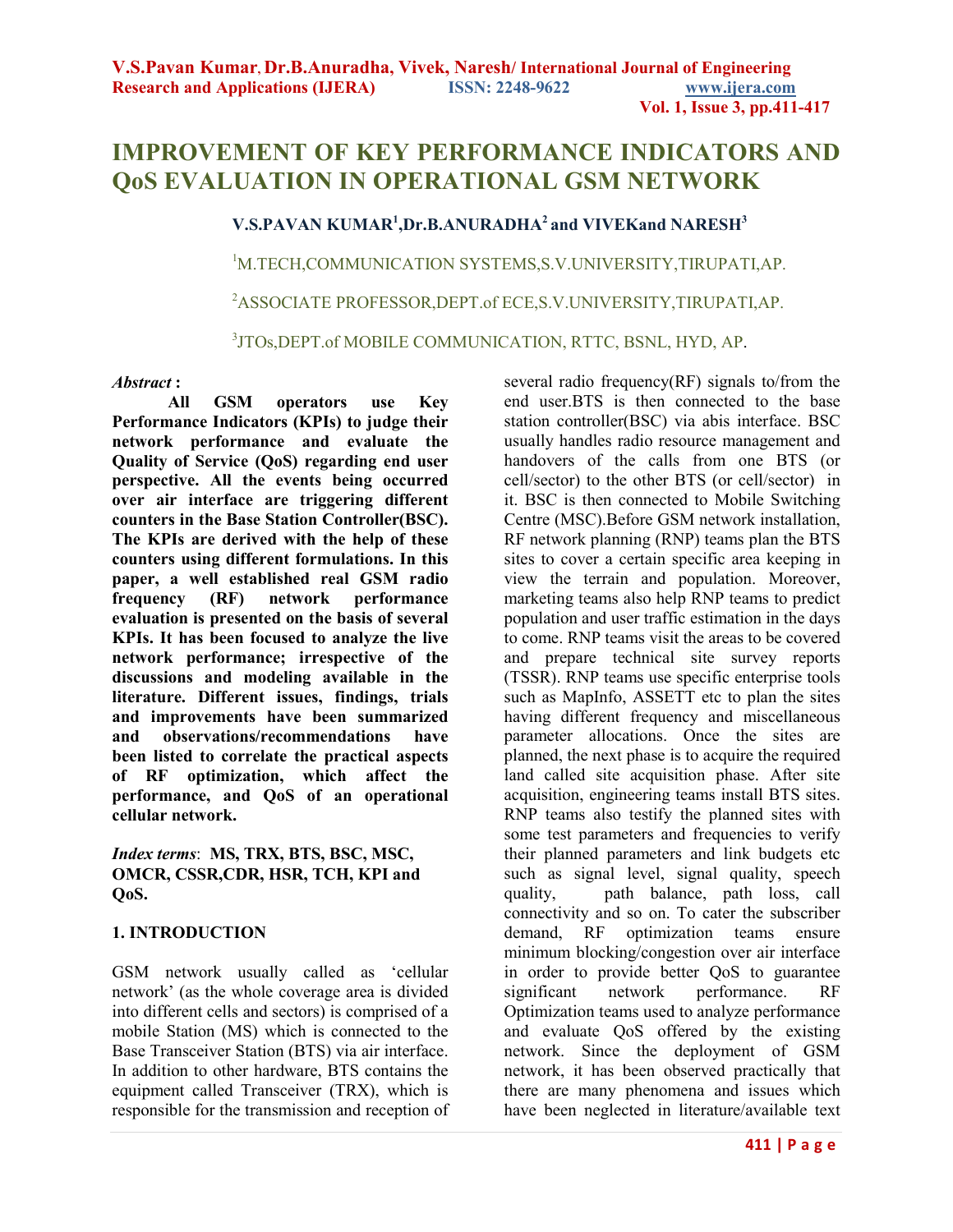but they severely influence the network performance.

# 2. **EVALUATION CRITERIA**

GSM network performance and QoS evaluation are the most important steps for the mobile operators as the revenue and customer satisfaction is directly related to network performance and quality. Radio frequency network optimization (RNO) teams play a very significant and vital role in optimizing an operational network to meet the ever increasing demands from the end users.

Usually the following tasks are assigned to RNO teams:

1) To improve the existing network coverage and capacity.

2) To improve the offered service quality for fulfillment of customer demands.

3) To maintain the KPIs under pre-defined threshold.

4) To sustain the QoS criteria being imposed by country's regulatory authority.

5) To standardize and benchmark the network performance with that of competitor's network to attract more customers; keeping a balance between cost and quality.

6) To effectively reuse the available bandwidth and frequency carriers in order to avoid internal interference and service degradation.

# **3. PERFORMANCE EVALUATION**

GSM Network service providers analyze the network performance and evaluate service quality indicators. These indicators can be used for the following mentioned purposes:

1) To identify and locate BSS (hardware) occasional faults to ensure physical resource availability.

2) To help RF tuning teams to analyze the radio situation, detect radio network problems in one or more BTS and finally devise a way to optimize the network and adopt corrective actions like new frequency allocations, antenna

tilt adjustment, and parameter modification in OMCR database etc.

3) To monitor system behavior and variance in terms of traffic load, congestion, successful attempts etc.

4) To predict the upcoming traffic evolution and network expansions as per increasing number of mobile users.

5) To benchmark network with another competitor's network to attract more users at the cost of better quality.

# **4.PERFORMANCE EVALUATION FLOW**

Usually the network performance and indicators are badly affected due to wrong site integrations especially in terms of definition and parameter point of view. Following are the requirements of optimization team in terms of network operation:

- 1) Frequency allocation Plan
- 2) Broadcast control channel (BCCH) Plan
- 3) Neighboring cells Plan
- 4) Interference (C/I, C/A) values
- 5) Best Server Plots
- 6) Site Audit Reports

In order to be capable to measure the network performance, the patterns of a normal day should be considered, while for performance evaluation congestion situations should also be analyzed. Following KPIs are more important for GSM radio network optimization & benchmarking to achieve remarkable QoS:

- 1) CSSR (Call Set up Success Rate).
- 2) CDR (Call Drop Rate).
- 3) HSR (Handover Success Rate).
- 4) TCH (Traffic Channel) Congestion Rate.
- 5) RX Level.
- 6) RX Quality.

# **CALL ORIGINATION PROCEDURE**

Call origination process has been briefly mentioned here from counters perspective.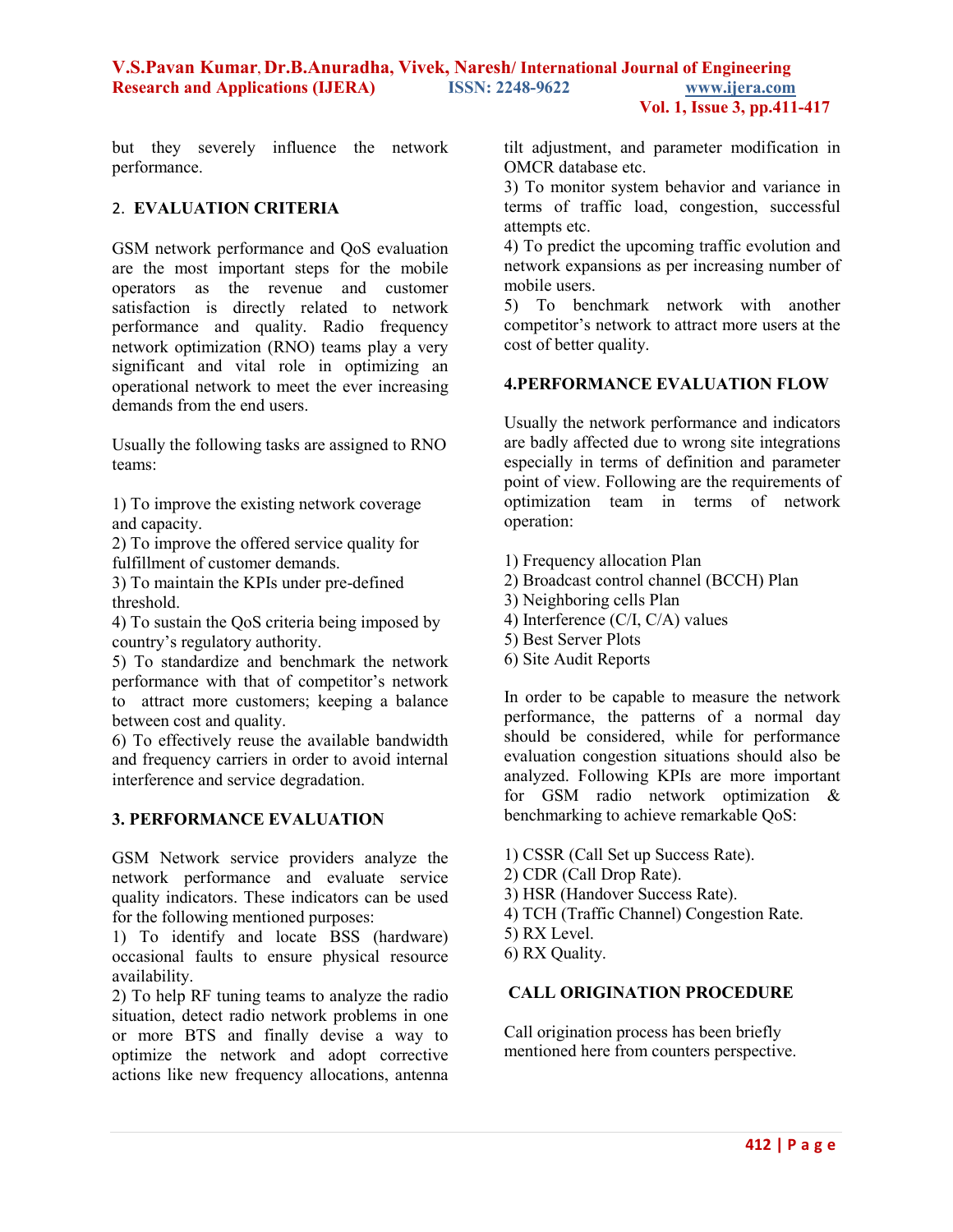**Step1:** Channel Request or demand sent to BTS by MS in order to set up a call. BTS then forwards the request to BSC.A counter activates in BSC upon receiving channel request from MS in a cell/BTS.

**Step2:** BSC sends the channel activation command to MS through BTS. Another counter activates here in order to count the channel allocation in a cell/BTS.

**Step3:** After the channel allocation, call initiates after necessary authentication from core/MSC end. Once the call connected, another counter starts in order to count the abnormal call drop or failures (due to BSS or radio link problems).

# **KPI ASSESSMENT & QOS ESTIMATION**

In order to understand how the behaviour of traffic channels(TCH) and control channels (SDCCH) affects the network's performance; one has to analyze TCH and SDCCH blocking when congestion in the network increases . The above mentioned KPIs are frequently used in performance judgment and QoS estimation of the network.

# **1.CALL SET-UP SUCCESS RATE (CSSR)**

#### **Indicator CSSR**

**Definition** Rate of call attempts until TCH successful assignment.

**Formula** Number of successful seizure of SD channel by Total number of requests for seizure of SD channel.

**Result** =[(CT01+CT02)/CT03]\*100

#### **Condition Applied**

Where counter CT01 counts SD channels successfully seized for Call termination &CT02 counts SD channels successfully seized for Call origination.CT03 counts SD seizure requests. Where SD (usually called SDCCH stands for Stand-alone dedicated control channel) and TCH stands for Traffic channel. A number of issues are related for its degradation as addressed below.

#### **a) Issues Observed:**

CSSR might be affected and degraded due to following issues:

1) Due to radio interface congestion.

2) Due to lack of radio resources allocation (for instance: SDCCH).

3) Increase in radio traffic in inbound network.

4) Faulty BSS Hardware.

5) Access network Transmission limitations (For instance: abis expansion restrictions)

#### **b) Analysis & Findings:**

Following methods are used to diagnose CSSR degradations as well as improvements:

1) Radio link Congestion statistics monitored using radio counter measurement.

2) Drive Test Reports.

3) Customer complaints related to block calls have been reviewed.

#### **c)Improvement Methodologies:**

Following measures significantly improve the CSSR in live network:

1) Radio Resources enhancement (Parameter modification/changes in BSS/OMCR) such as half rate ,traffic load sharing and direct retry parameters implementation.

2) Transmission media Expansion to enhance hardware additions (such as TRX).

3) Faulty Hardware Replacement (such as TRX) in order to ensure the resources availability in live network

# **2.CALL DROP RATE (CDR)**

#### **Indicator CDR**

**Definition** Rate of calls not completed successfully.

**Formula** Number of TCH drops after assignment by Total number of TCH assignments.

```
Result =[(CT04+CT05)/CT06]*100
```
#### **Condition Applied**

Where CT04 counts TCH drops due to radio interface problems & CT05 counts TCH drops due to BSS problems. CT06 counts numbers of TCH successfully seized/assigned. A number of issues are associated to its degradation as demonstrated below.

#### **a)Issues Observed:**

CDR might be affected due to following issues: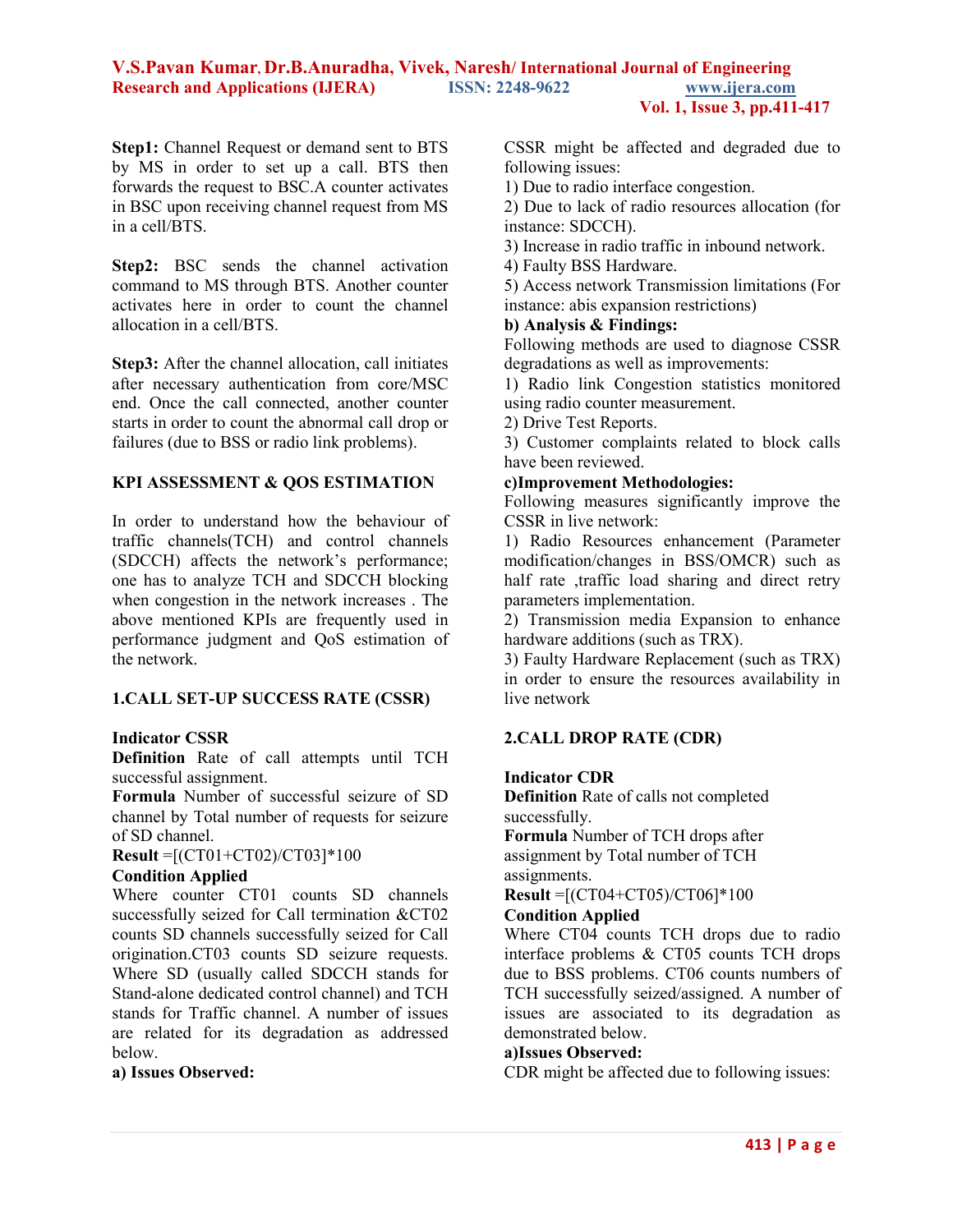1) Interference (either external or internal) being observed over air interface. Internal interference corresponds to in-band (900/1800 MHz) while external interference corresponds to other wireless (usually military)networks.

2) Coverage limitation is also one of the factors, which increase CDR values.

3) Hardware faults (such as BTS transceiver) can also be incorporated in an increasing CDR, which is a part of BSS failures.

4) Missing adjacencies (definition in BSS/OMCR) is also an important factor in CDR values increment.

# **b)Analysis & Findings:**

Following methods are used to diagnose the rise in CDR values:

1) Radio uplink statistics monitored using radio counter measurement in order to confirm any uplink interference.

2) Path Balance stats which depict average of 'ERP-RX Power' (where 'ERP' stands for effective radiated power over downlink and 'RX' stands for receive power over uplink) also divert attention towards faulty Transceivers hardware.

3) Customer complaints related to block calls would have been reviewed.

4) Interference band / Spectrum scanners are also useful in finding and tracing the contaminated frequency carriers resulting in increasing CDR.

5) Drive Test Reports.

# **c)Improvement Methodologies:**

Following are some methods in order to improve the CDR value up to certain pre-Defined baseline:

1) Faulty Hardware Replacement in order to ensure the resources availability in live network.

2) Frequency plans review and model tuning in order to ensure the clean band carriers for serving cells. For instance; band conversion is done from 900 to 1800MHZ in order to cater uplink interference. Some times concentric cells (multi band cell having GSM & DCS transceivers) solution is also devised.

3) New site integration is also suggested in order to improve indoor and outdoor coverage, which is usually termed as "Grid Enhancement".

4) Sometimes RF repeaters are also used in order to amplify the radio signal to extend coverage area.

5) Existing coverage optimization might be done using physical optimization techniques.

6) Parameter tuning can also be done to improve call sustainability. This is done using OMCR terminal. For Instance Power control parameters. Decrease emitted power when signal receive level and quality (measured by peer entity) are better than a given value and vice versa.

7) Frequency hopping technique is also incorporated to minimize the effect of interference.

8) Change of antenna orientation (azimuth/tilt) i.e., increase the down tilt of interferer cell antenna.

#### **3.HANDOVER SUCCESS RATE (HSR)**

#### **Indicator HSR**

**Definition** Rate of successful handovers (intra cell +intra cell).

**Formula** No of successful [inter cell + intracell] HA1 by Total number of handover requests.

**Result** =[(CT07+CT08)/(CT09+CT10)] \*100 **Condition Applied** 

Where CT07 counts no. of incoming successful handovers & CT08 counts no. of outgoing successful handovers. CT09 counts no. of outgoing HO requests while CT10counts no. of incoming HO requests. A number of issues are related for its degradation as illustrated below:

# **a)Issues Observed:**

HSR might be affected and degraded due to following issues:

1) Interference (either external or internal) being observed over air interface, which might affect on going call switching in case of handover.

1) HA stands for Handover Attempts

2) Missing adjacencies can also result in HSR degradation.

3) Hardware faults (such as BTS transceiver) can also being corporated as a decreasing HSR, which is a part of BSS failures.

4) Location area code (LAC) boundaries wrongly planned and/or defined (where Location area represents a cluster of cells).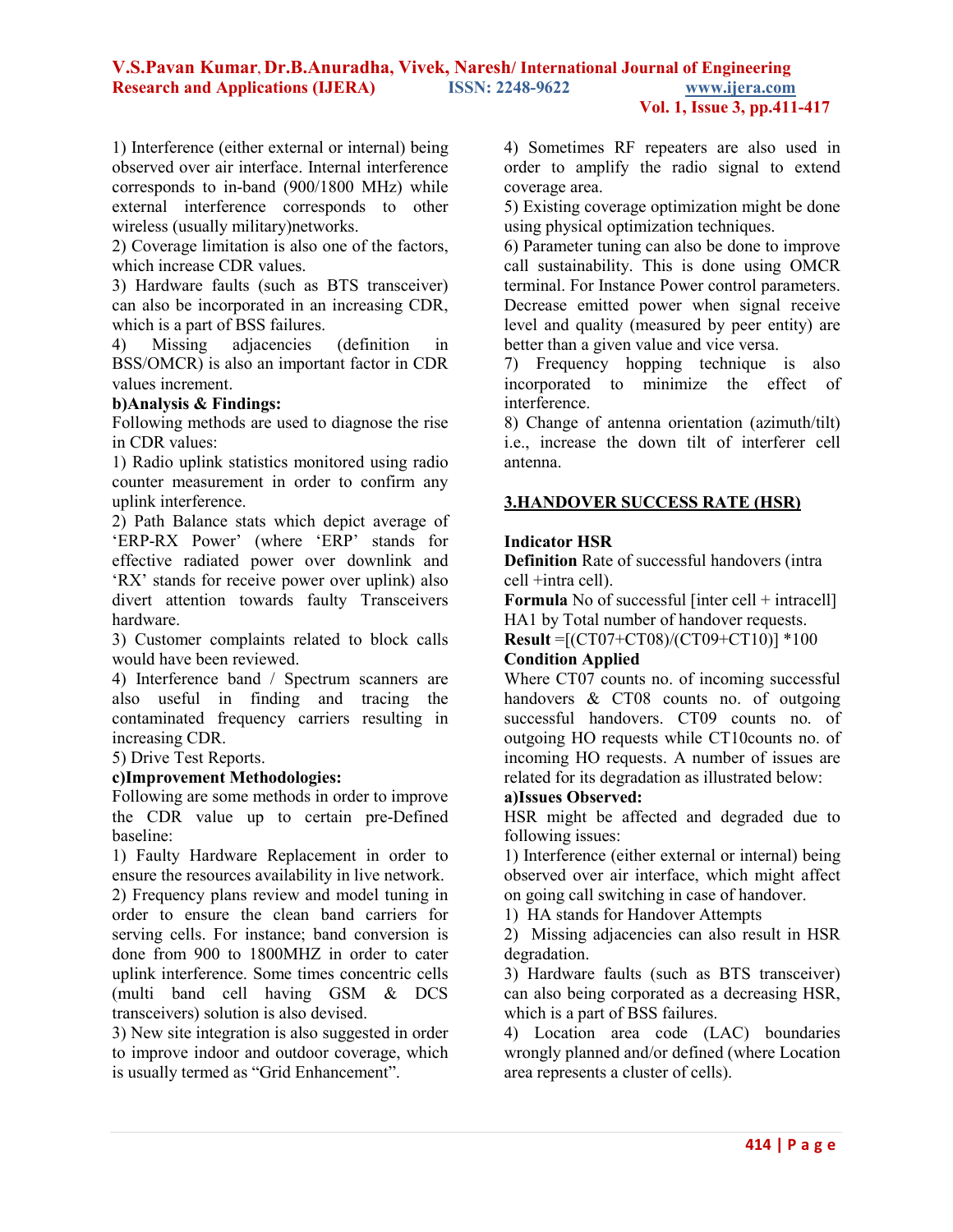**Vol. 1, Issue 3, pp.411-417**

5) Coverage limitation is also one of the factors, which decrease HSR values.

# **b)Analysis & Findings:**

Following methods are used to diagnose HSR degradations as well as improvements:

1) Radio Congestion statistics monitored using radio counter measurement in order to confirm congestion occurrence in a particular cell or area.

2) Neighboring plans reviewed and adjacencies audits being done.

3) Drive Test reports reviewed.

#### **c)Improvement Methodologies:**

Following methods are employed in order to improve the HSR in live network:

1) Interference free band i.e., Spectrum analysis might be done to ensure it.

2) Adjacencies audits must be done in order to improve HSR.

3) Coverage improvement is also a vital factor of HSR enhancement.

4) BSS Resources addition (such as TRX) is also a factor for HSR improvement.

5) Parameter modification in OMCR such as Handover margin, traffic handover, power budget parameters to assist better cell handovers.

# **4.TCH CONGESTION RATE (TCHCR)**

# **Indicator TCH Congestion**

**Definition** Rate of blocked calls due to resource unavailability

**Formula** Number of calls blocked due to resource unavailable by Total number of requests.

**Result** =(CT11 / CT12)\*100

# **Condition Applied**

Where CT11 counts number of assignment failures when no TCH available while CT12 counts number of normal assignment requests for TCH establishment. A number of issues are related for its degradation, which would be addressed here.

# **a)Issues Observed:**

TCH (traffic channel) congestion might arise due to following issues:

1) TRX Hardware faults can also be incorporated as an increasing factor in TCH congestion.

2) Increasing number of subscribers and/or traffic in a certain area also causes congestion.

3) Lesser capacity sites (mainly due to the media issue or hardware resource unavailability) also cause congestion problems.

# **b)Analysis & Findings:**

Following methods are used to diagnose TCH congestion as well as improvements:

1) Radio Congestion statistics monitored using radio counter measurement in order to confirm congestion occurrence in a particular cell or area.

2) Customer complaints can also reveal the issue.

3) Drive Test reports reviewed.

4) WCR (Worst Cell Ratio) and CSSR (Call Set up Success Rate) KPIs also depict the TCH congestion problem.

5) Future subscriber density and growth is also a factor for the judgment of upcoming congestion.

# **c)Improvement Methodologies:**

Following measures are used to minimize the TCH congestion in live network:

1) BSS Resources addition and expansion (including transceivers and transmission media) are important factors for TCH congestion improvement.

2) Faulty hardware maintenance or replacement can also minimize TCH congestion.

3) Deployment of moving/portable BTS (commonly called COW BTS) can be used as a better solution to improve congestion in case of foreseeable special events such as sports events, important meetings, festivals and exhibitions etc.

# **5. RX LEVEL:**

# **a)Issues Observed:**

Low RX level might arise due to following issues: 1)Antenna orientation and tilt 2)High VSWR value 3)Tx power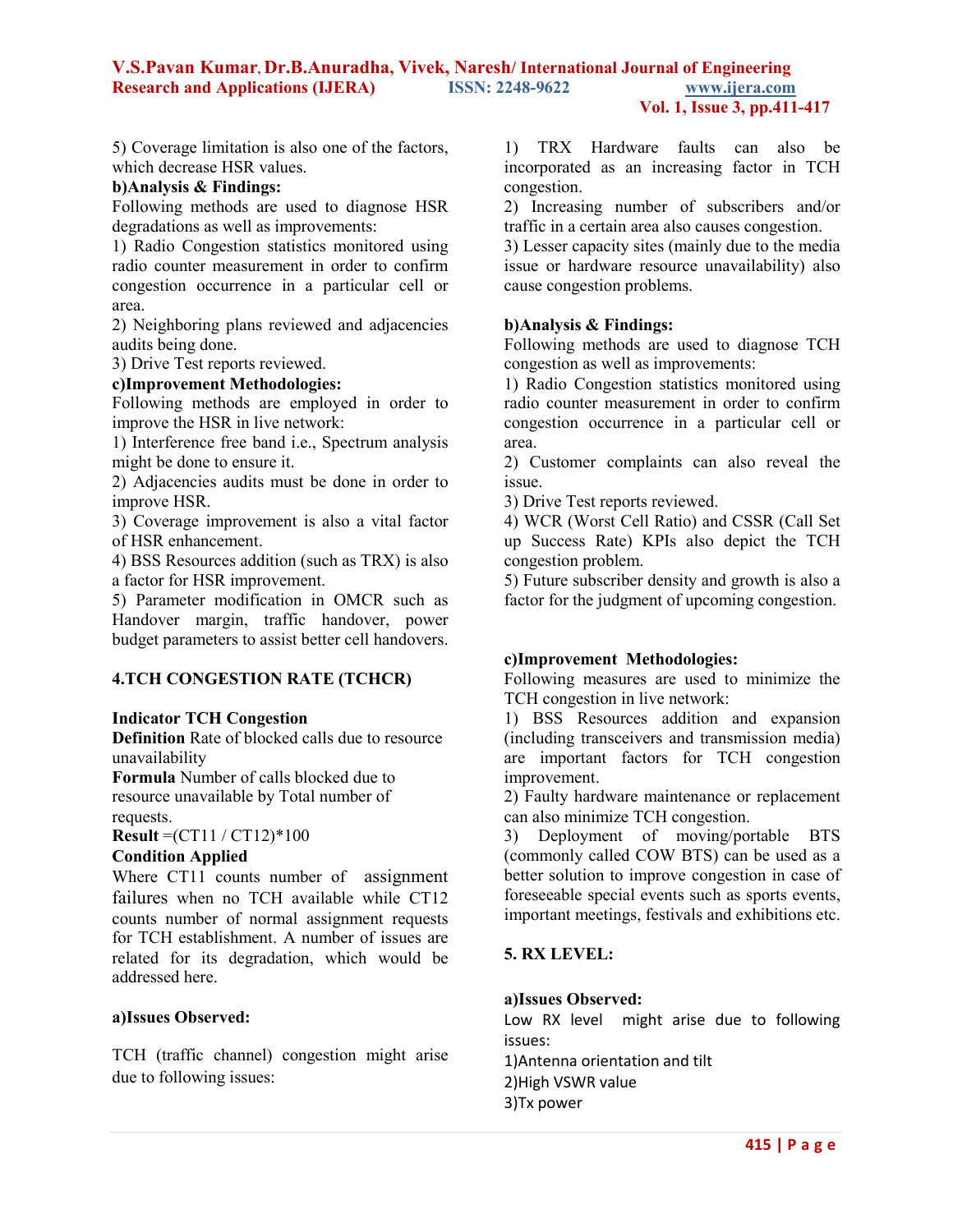#### **b)Improvement Methodologies:**

Following measures are used to minimize the RX Level problems in live network: 1)Physical check of orientation and tilt 2)Check RF connectors and RF cables 3)Check the DRX power and connector

# **6.RX QUALITY:**

#### **a)Issues Observed:**

Low RX Quality might arise due to following issues: 1)Interference 2)Low Rx level 3)H/O failure 4)Assignment failure ratio 5)Hardware problem **b)Improvement Methodologies:**  Following measures are used to minimize the RX Quality problems in live network: 1)Define proper neighbors 2)Check DRX power and connectors

3)Check BCCH and MAIO frequency

4)Reduction of antenna height, orientation and tilt

5)Check the neighbor list and definition

6)Check the neighbor parameters

7)Check DRX and check VSWR and RF cable

connectivity

8)Check DRX hardware

# **CONCLUSION & RECOMMENDATIONS:**

 The paper describes simple procedure for cellular network performance estimation. In this paper, it has been analytically proved that we can optimize an existing cellular network using different methodologies and fine parameter tuning to offer remarkable QoS to the end users. Moreover, the issues discussed here are quite helpful for the analysis and performance evaluation of different cellular networks. Optimization teams use QoS reports in order to detect bad service quality areas. These reports also help to plan operators to enhance coverage, improve quality and increase capacity in the days to come. A mobile operator can also set its own QoS targets based on the KPIs in order to

ensure end user satisfaction. QoS reports based on different KPIs are duly beneficial for Management team to compare network performance with the competitor's one (called benchmarking) and to plan network evolution and strategy.

Moreover, it is hereby strongly recommended that all mobile operators must ensure a better QoS up to certain threshold and baselines in order to satisfy official regulatory bodies who penalize operators in case of customer complaints regarding service quality. Hence, during radio network planning, it is suggested to all mobile operators that they must divert attention towards better network dimensioning & topology, allocated band scanning, traffic prediction & modeling, network operational expense (OPEX), and network parameter settings to avoid subsequent issues during optimization phase. Secondly, end users require stringent QoS, which compels cellular operators to optimize network performance to meet revenue and commercial targets as well.

# **REFERENCES**:

[1] Halonen T., Romero J., Melero J.: GSM, GPRS and EDGE Performance. John Wiley & Sons Ltd, 2003.

[2] ITU-T recommendation G.1000 (2001), Communication quality of Service: A frame work and definition.

[3]Jens Zander.'Radio resource management for Wireless Networks'.Artech House Inc., 2001.

[4]S.Kyriazakos, G.Karetsos,E.Gkroustiotis, C. Kechagias, P.Fournogerakis "Congestion Study and Resource Management in Cellular Networks of present and Future Generation", IST Mobile Summit 2001, Barcelona, Spain, 9-12 September 2001.

[5]Kechagias, S.Papaoulakis, .Nikitopoulos, D. Karambalis: "A Comprehensive Study on Performance Evaluation of OperationalGSM and